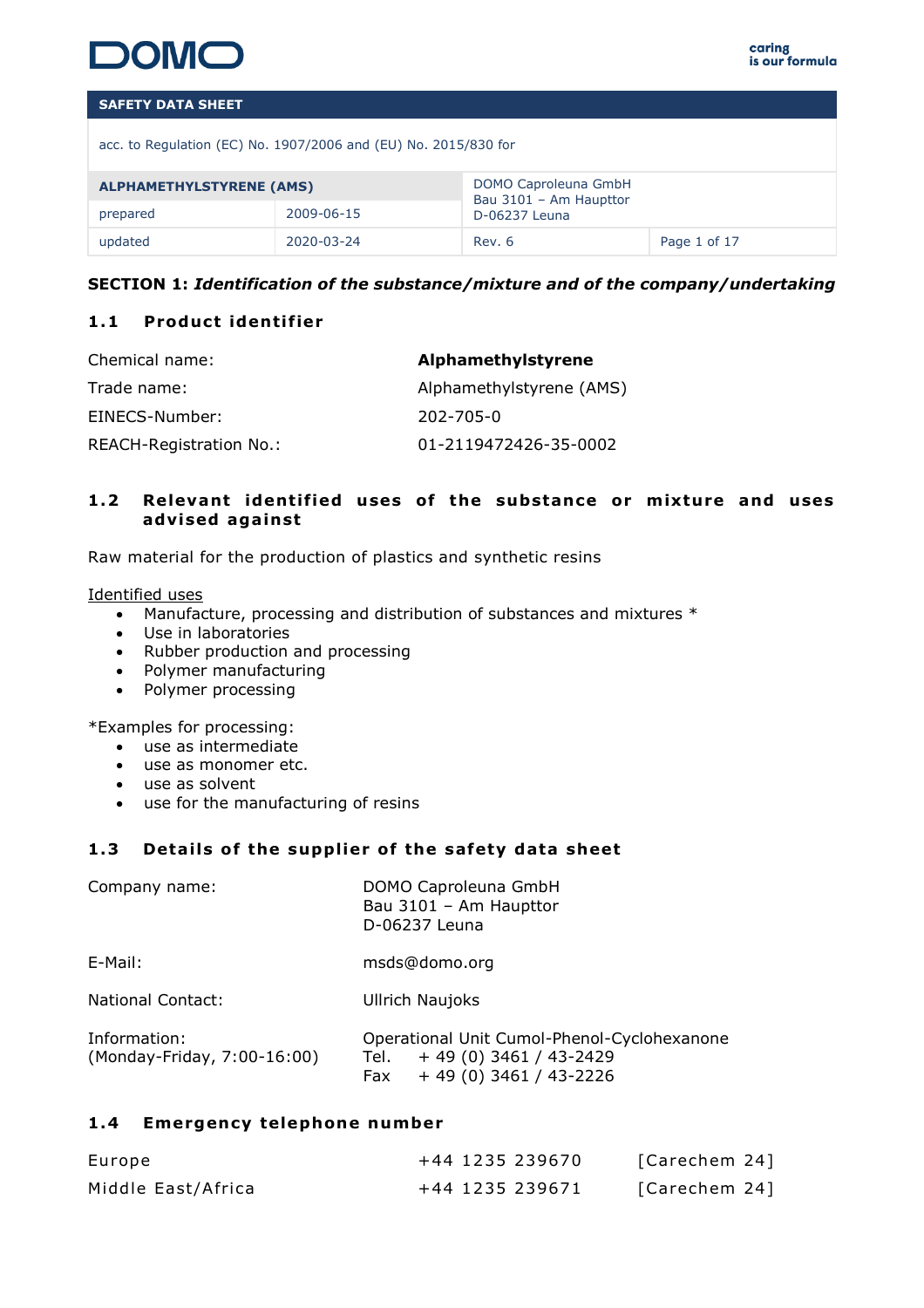

acc. to Regulation (EC) No. 1907/2006 and (EU) No. 2015/830 for

| <b>ALPHAMETHYLSTYRENE (AMS)</b> |            | DOMO Caproleuna GmbH<br>Bau 3101 - Am Haupttor |               |               |              |  |
|---------------------------------|------------|------------------------------------------------|---------------|---------------|--------------|--|
| prepared                        | 2009-06-15 |                                                | D-06237 Leuna |               |              |  |
| updated                         | 2020-03-24 |                                                | Rev. 6        |               | Page 2 of 17 |  |
| North/South America             |            | $+1$ 215 207 0061                              |               | [Carechem 24] |              |  |
| East/South East Asia            |            | +65 3158 1195                                  |               | [Carechem 24] |              |  |

\*country specfic emergency telephone numbers in section 16

# **SECTION 2 :** *Hazards ident if icat ion*

# 2.1 Classification of the substance or mixture (CLP)

| Hazard classes/categories                                    | Hazard statement |
|--------------------------------------------------------------|------------------|
| Flammable liquids, category 3                                | H <sub>226</sub> |
| Danger of aspiration, category 1                             | H304             |
| Skin sensitization, category 1                               | H317             |
| Causes serious eye irritation, category 2                    | H319             |
| Specific target organ toxicity (single exposure), category 3 | H335             |
| Reproduction toxicity, category 2                            | H361             |
| Aquatic chronic, category 2                                  | H411             |

Specific concentration limit (SCL): STOT SE H335 C  $\geq$  25%

# 2.2 Label elements

Labeling (CLP)



Pictogram:

Signal word: **Danger**

| $and$ $C+ab$ |  |
|--------------|--|

| <b>Hazard Statements</b>                             |
|------------------------------------------------------|
| Flammable liquid and vapour.                         |
| May be fatal if swallowed and enters airways.        |
| May cause an allergic skin reaction.                 |
| Causes serious eye irritation.                       |
| May cause respiratory irritation.                    |
| Suspected of damaging fertility or the unborn child. |
| Toxic to aquatic life with long lasting effects.     |
|                                                      |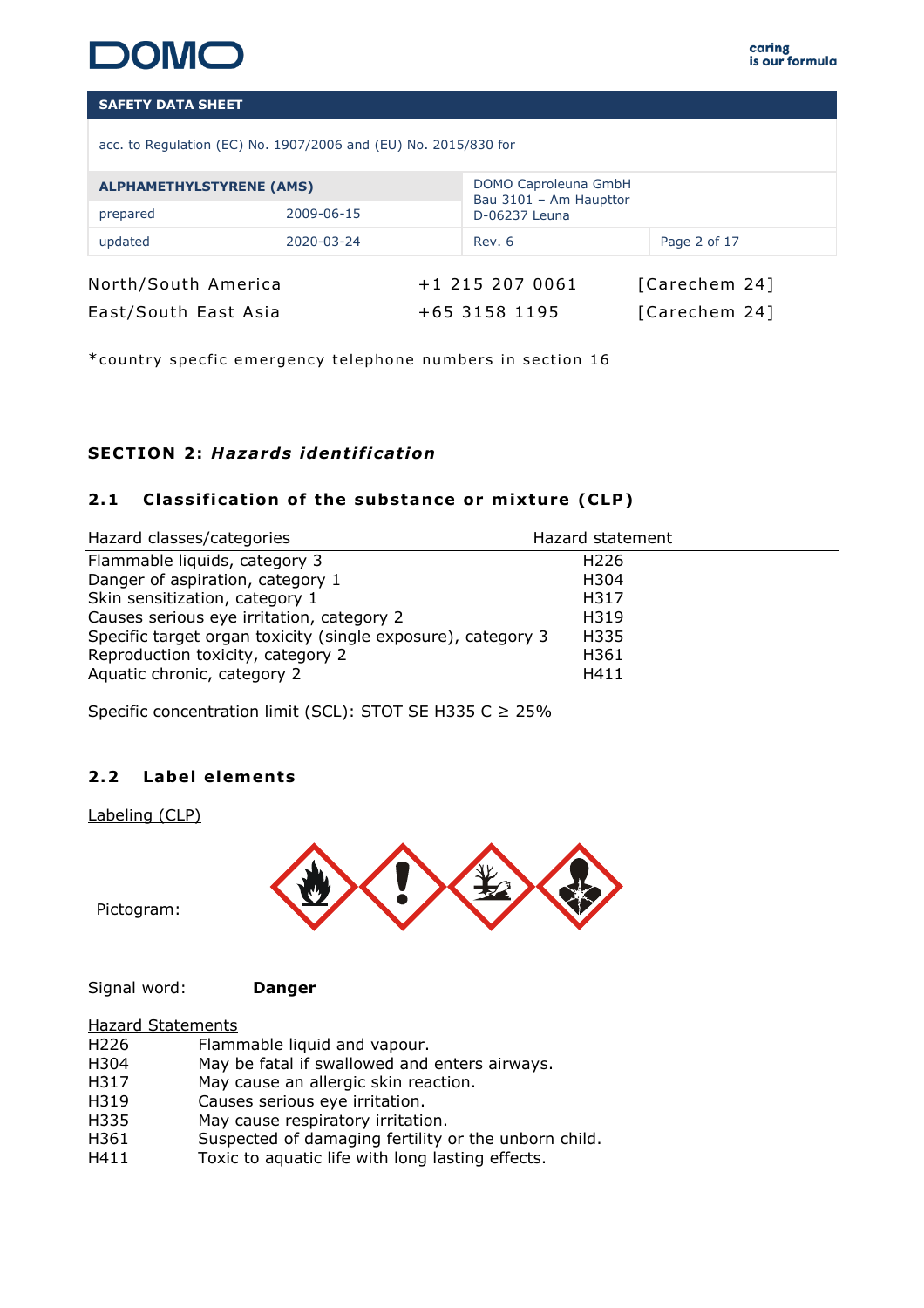acc. to Regulation (EC) No. 1907/2006 and (EU) No. 2015/830 for

| <b>ALPHAMETHYLSTYRENE (AMS)</b> |            | DOMO Caproleuna GmbH<br>Bau 3101 - Am Haupttor |              |
|---------------------------------|------------|------------------------------------------------|--------------|
| prepared                        | 2009-06-15 | D-06237 Leuna                                  |              |
| updated                         | 2020-03-24 | Rev. 6                                         | Page 3 of 17 |

#### Safety precautions

| P201           | Obtain special instructions before use.                                     |
|----------------|-----------------------------------------------------------------------------|
| P202           | Do not handle until all safety precautions have been read and understood.   |
| P210           | Keep away from heat/sparks/open flames/hot surfaces. No smoking.            |
| P233           | Keep container tightly closed.                                              |
| P240           | Ground/bond container and receiving equipment.                              |
| P241           | Use explosion-proof electrical/ventilating/lighting etc. equipment.         |
| P242           | Use only non-sparking tools.                                                |
| P243           | Take precautionary measures against static discharge.                       |
| P261           | Avoid breathing dust/fume/gas/mist/vapours/spray.                           |
| P264           | Wash moistened skin thoroughly after handling.                              |
| P271           | Use only outdoors or in a well-ventilated area.                             |
| P272           | Contaminated work clothing should not be allowed outside the workplace.     |
| P273           | Avoid release to the environment.                                           |
| P280           | Wear protective goes/protective clothing/eye protection/face protection.    |
| P301+P310      | IF SWALLOWED: Immediatley call a POISON CENTER or doctor/ physician.        |
| P302+P352      | IF ON SKIN: Wash with plenty of soap and water.                             |
| P303+P361+P353 | IF ON SKIN (or hair): Remove/Take off immediately all contaminated          |
|                | clothing. Rinse skin with water/shower.                                     |
| P304+P340      | IF INHALED: Remove victim to fresh air and keep at rest in a position       |
|                | comfortable for breathing.                                                  |
| P305+P351+P338 | IF IN EYES: Rinse cautiously with water for several minutes. Remove         |
|                | contact lenses, if present and easy to do. Continue rinsing.                |
| P308+P313      | IF exposed or concerned: Get medical advice/attention.                      |
| P312           | Call a POISON CENTER or doctor/physician if you feel<br>unwell.             |
| P331           | Do NOT induce vomiting.                                                     |
| P333+P313      | If skin irritation or rash occurs: Get medical advice/attention.            |
| P337+P313      | If eye irritation persists: Get medical advice/attention.                   |
| P362+P364      | Take of contaminated clothing and wash it before reuse.                     |
| P370+P378      | In case of fire: Use alcohol-resistant foam, spray water, CO2 or powder for |
|                | extinction.                                                                 |
| P391           | Collect spillage.                                                           |
| P403+P233      | Store in a well-ventilated place. Keep container tightly closed.            |
| P403+P235      | Store in a well-ventilated place. Keep cool.                                |
| P405           | Store locked up.                                                            |
| P501           | Dispose of contents/container in accordance with item 13.                   |
|                |                                                                             |

# **2 .3 Other hazards**

Igniting mixtures may form under heating with air. PVapours are heavier than air and will spread at floor level.

Polymerisation in the presence of acids. At temperatures above 50 °C also polymerization reactions may occur despite the addition of inhibitors. Heat development leads to selfignition.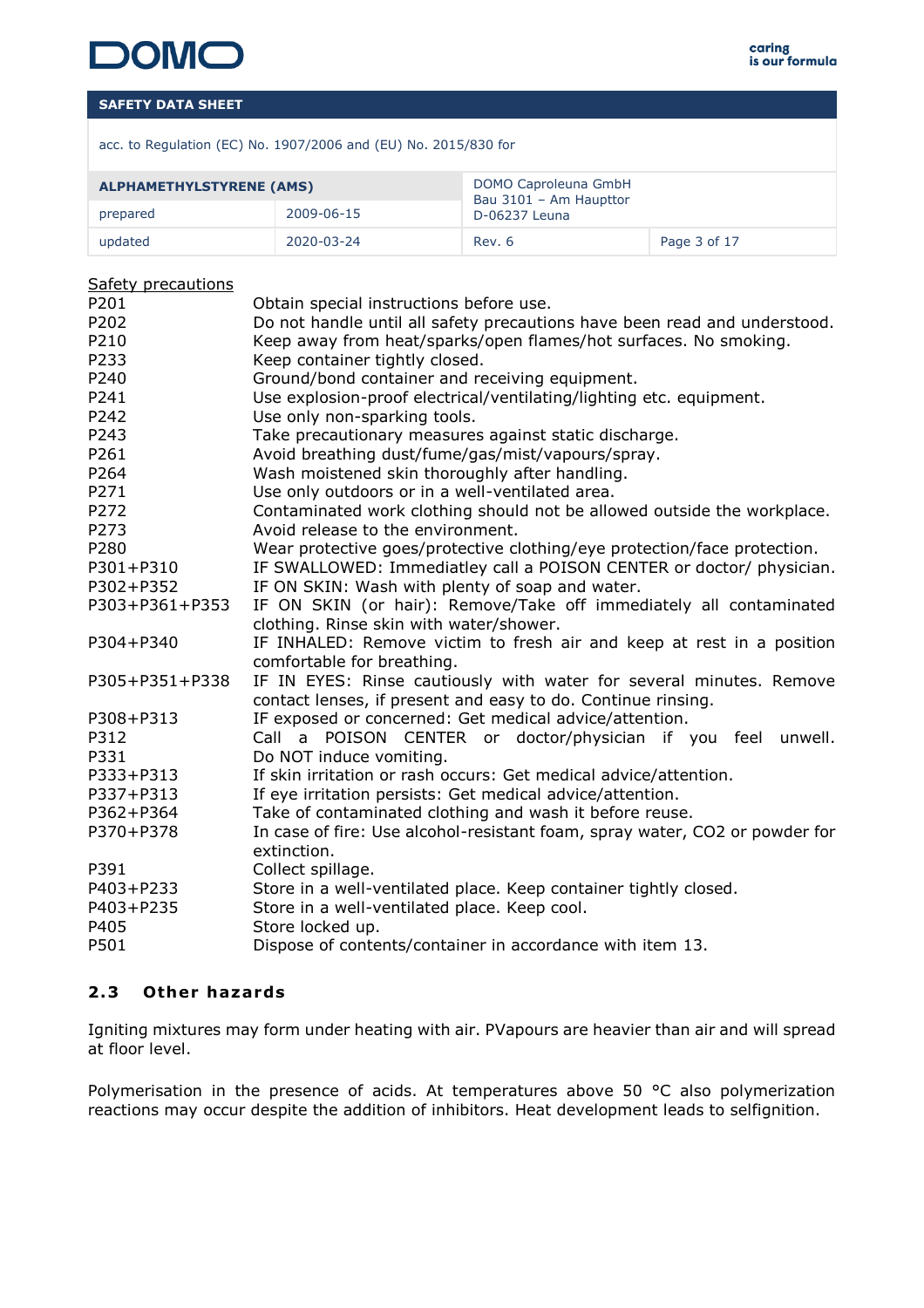

acc. to Regulation (EC) No. 1907/2006 and (EU) No. 2015/830 for

| DOMO Caproleuna GmbH<br><b>ALPHAMETHYLSTYRENE (AMS)</b><br>Bau 3101 - Am Haupttor |            |               |              |  |
|-----------------------------------------------------------------------------------|------------|---------------|--------------|--|
| prepared                                                                          | 2009-06-15 | D-06237 Leuna |              |  |
| updated                                                                           | 2020-03-24 | Rev. 6        | Page 4 of 17 |  |

# **SECTION 3: Composition/information on ingredients**

# **3 .1 Substances**

Chemical characterization (substance) 2-Phenylpropen; 2-Phenyl-1-propen; Isopropenyl benzene; beta-Phenyl propylene  $\mathsf{Formula:}\qquad \qquad \mathsf{C}_9\mathsf{H}_{10}=\mathsf{C}_6\mathsf{H}_5\mathsf{C}(\mathsf{CH}_3)^\mathsf{\scriptscriptstyle\mathsf{I}}\mathsf{CH}_2$ CAS-Number: 98-83-9 EIN ECS-Number: 202-705-0 RTECS-Number: WL5075300 EU-number: 601-027-00-6 REACH-Registration No.: 01-2119472426-35-0002

# **SECTION 4 :** *F irst-a id measures*

#### **4.1 Description of first-aid measures**

In all cases of doubt, or when symptoms persist, seek medical advice. If victim is at risk of losing consciousness, position and transport on their side. Do not allow victim to become chilled. Keep victim warm.

#### After inhalation

Move victim to fresh air, put at rest and loosen restrictive clothing.

In case of irregular breathing or respiratory arrest provide artificial respiration. Seek medical attention.

#### In case of skin contact

Remove wetted clothing immediately. Rinse affected skin areas immediately under flowing (like warm) water, or, if available, rinse/wash skin with "Previn solution". Provide medical treatment in any case.

#### After eye contact

Immediately flush eyes with plenty of flowing water for 10 to 20 minutes holding eyelids apart. In case of troubles or persistent symptoms, consult an ophthalmologist.

#### After swallowing

In no case cause vomiting; controlled rinsing of stomach by medical expert.

Rinse mouth; spit out liquid; have the injured sipping plenty of water.

Immobilize the injured; protect him/her from hypothermia.

In case of spontaneous vomiting, keep the head of the injured deep in prone position or at least lateral position in order to prevent vomit from penetrating the trachea.

# **4 .2 Most important symptoms and ef fects , both acute and de layed**

Burning eyes and skin. Irritation of nose, throat, lung. Cough, nausea, dizziness, unconsciousness.

In case of prolonged exposure: Possible danger of damage to liver and kidneys.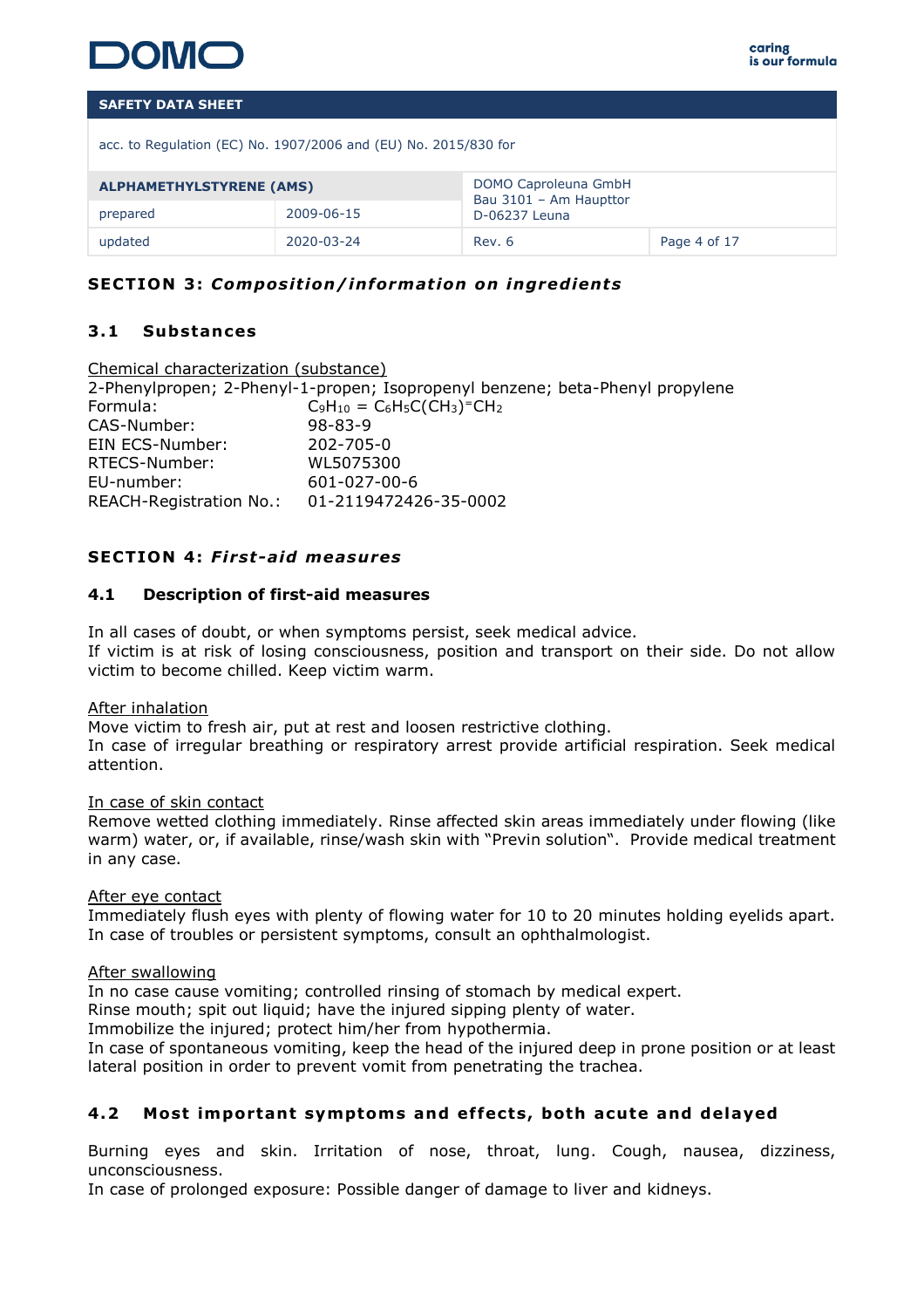

acc. to Regulation (EC) No. 1907/2006 and (EU) No. 2015/830 for

| DOMO Caproleuna GmbH<br><b>ALPHAMETHYLSTYRENE (AMS)</b><br>Bau 3101 - Am Haupttor |            |               |              |  |
|-----------------------------------------------------------------------------------|------------|---------------|--------------|--|
| prepared                                                                          | 2009-06-15 | D-06237 Leuna |              |  |
| updated                                                                           | 2020-03-24 | Rev. 6        | Page 5 of 17 |  |

# **4 .3 Ind icat ion o f any immed iate med ica l attent ion and spec ia l treatment needed**

Treat symptomatically. On irritation of the respiratory system use an aerosol dispenser and treat with 5 doses of dexamethasone aerosol (e.g. Auxiloson, Thomae) every 10 minutes until symptoms cease. In case of intense exposure check liver and renal function.

#### Practical experience

Applying Previn (Fa. Prevor) as a first-aid medicine as quickly as possible to the untreated contaminated parts of the skin or eyes will result in a signification alleviation of the symptoms (con-cerning pain, reddening, formation of blisters). There wasn't any damage to the skin/formation of scars in the further course of healing.

# **SECTION 5: Firefighting measures**

# **5.1 Extinguishing media**

#### Suitable extinguishing media

Water spray jet (do not use a full jet), extinguishing powder, CO2, fight large fires by means of alcohol-resistant foam or spray water.

Extinguishing media which must not be used for safety reasons Foam that is not alcohol-resistant. Do not use water jets (risk of dispersion). High power water jet.

#### **5 .2 Spec ia l hazards ar is ing from the substance or m ixture**

Flammable. Vapours are heavier than air. In case of fire may be liberated: Carbon monoxide and carbon dioxide.

# **5.3** Advice for firefighters

Special protective equipment for firefighters

Prior to entering the dangerous zone, apply a tightly closing chemical suit and respirators which are independent of the ambient air.

#### Additional information

Cool endangered containers with water spray and, if possible, remove from danger zone. Heating causes rise in pressure with risk of bursting.

Contaminated fire-fighting water must be collected separately. Do not allow water used to extinguish fire to enter drains, ground or waterways. Treat runoff as hazardous. Fire residuals and contaminated extinguishing water must be disposed of in accordance with the regulations of the local authorities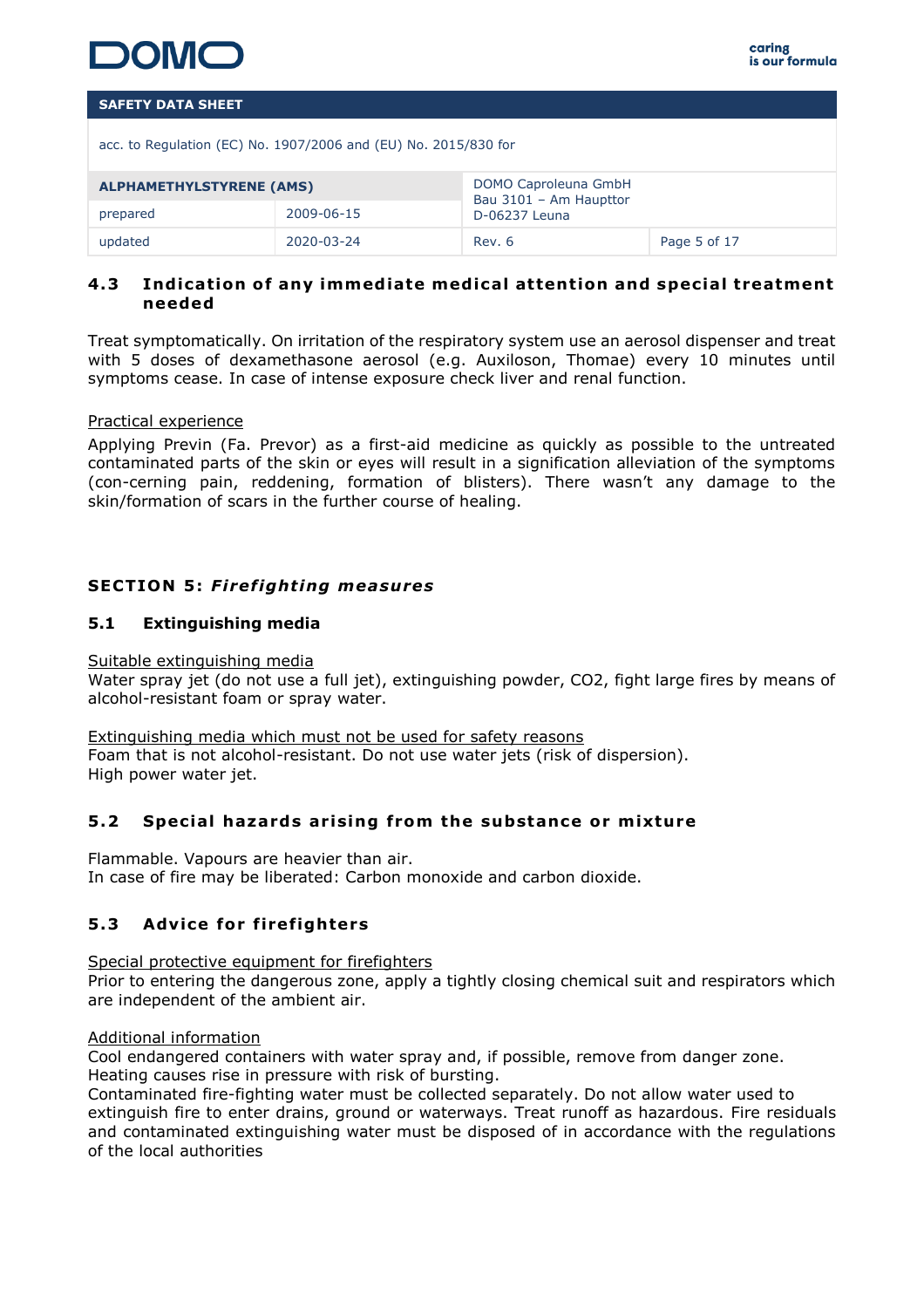

acc. to Regulation (EC) No. 1907/2006 and (EU) No. 2015/830 for

| <b>ALPHAMETHYLSTYRENE (AMS)</b> |            | DOMO Caproleuna GmbH<br>Bau 3101 - Am Haupttor |              |
|---------------------------------|------------|------------------------------------------------|--------------|
| prepared                        | 2009-06-15 | D-06237 Leuna                                  |              |
| updated                         | 2020-03-24 | Rev. 6                                         | Page 6 of 17 |

# **SECTION 6 :** *Acc identa l re lease measures*

#### **6.1 Personal precautions, protective equipment and emergency procedures**

Do not inhale vapours, avoid skin and eye contact, provide for sufficient ventilation, keep at the wind side, and keep off ignition sources, clear endangered zone. Carry out repair work at leaks in protective clothing, wear protective gloves and goggles. Seal deep spaces. Clear affected area.

Explosion risks due to leaking product. Remove all sources of ignition. Close all lower level rooms.

# **6.2** Environmental precautions

Prevent from entering the sewerage system, soil, ground water or surface waters. Danger of explosion. In case of release, notify competent authorities.

# **6.3** Methods and material for containment and cleaning up

Take up with non-flammable, liquid binding material (e.g. sand/earth/diatomaceous earth/vermiculit) and perform disposal according to instructions.

#### **6.4 Reference to other sections**

Not applicable

# **SECTION 7: Handling and storage**

#### **7.1 Precautions for safe handling**

#### Advices on safe handling

Provide adequate ventilation, and local exhaust as needed.

Handle substance within a predominantly closed system provided with extract ventilation. Provide room air exhaust at ground level. Do not use air pressure to deliver.

Avoid the formation of aerosol. Use only explosion-proof equipment.

Pass exhaust gas or waste air into the atmosphere only via suitable cleansing systems

Do not breathe vapours. Avoid contact with skin and eyes. Isolate the danger zone. Prevent from entering the sewerage system, soil, ground water or surface waters.

Precautions against fire and explosion

Keep away from sources of ignition - No smoking. Do not weld.

Take precautionary measures against static discharges.

Containers and pipes should be throughly cleaned and purged with an inert gas prior to handling.

Protect against heat /sun rays. Danger of polymerization > 50 °C.

Heat development leads to selfignition.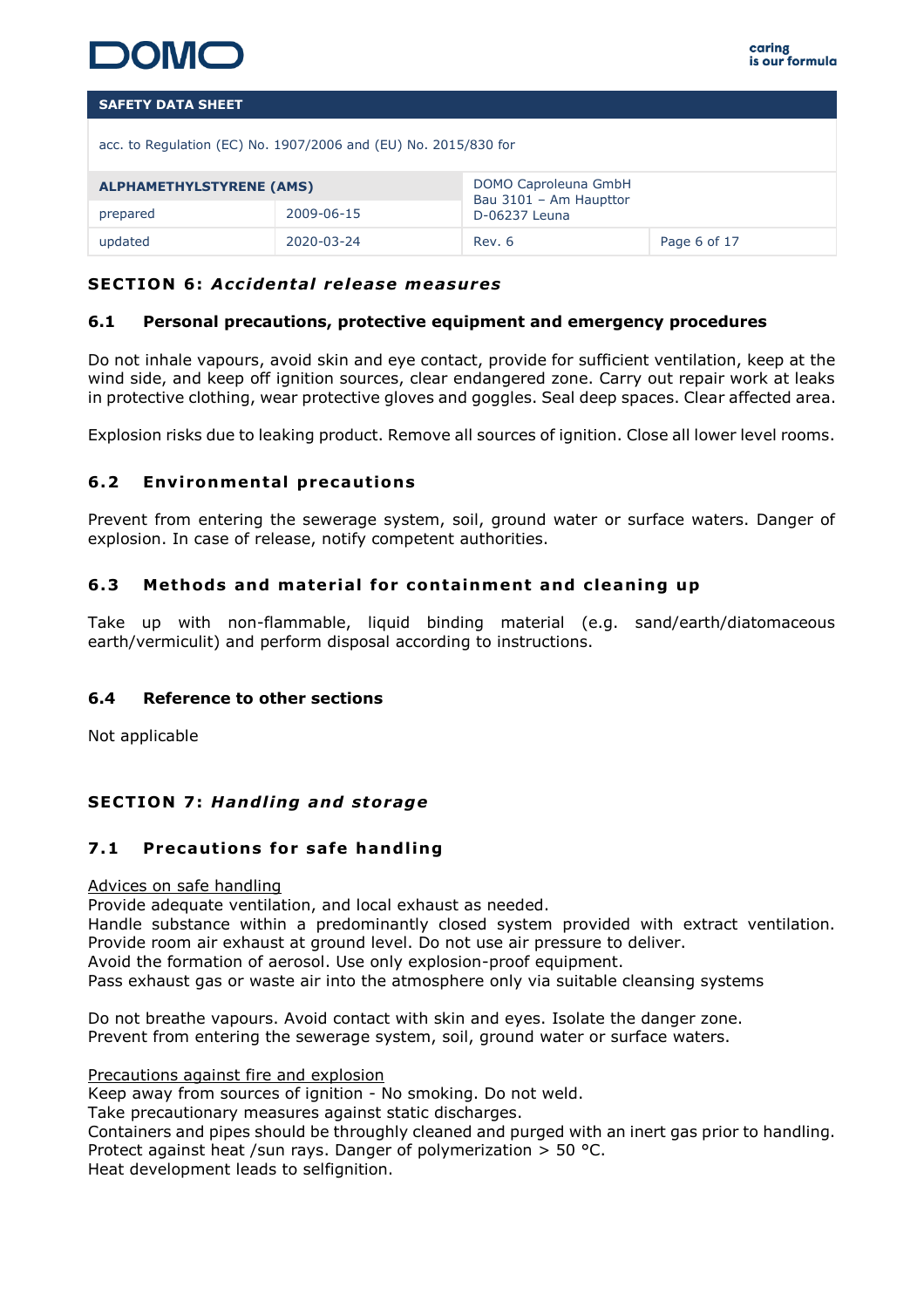acc. to Regulation (EC) No. 1907/2006 and (EU) No. 2015/830 for

| <b>ALPHAMETHYLSTYRENE (AMS)</b> |            | DOMO Caproleuna GmbH<br>Bau 3101 - Am Haupttor |              |
|---------------------------------|------------|------------------------------------------------|--------------|
| prepared                        | 2009-06-15 | D-06237 Leuna                                  |              |
| updated                         | 2020-03-24 | Rev. 6                                         | Page 7 of 17 |

# **7.2** Conditions for safe storage, including any incompatibilities

#### Requirements for storerooms and containers

Requirements of storage rooms and containers: Use stainless steel, steel or aluminium containers. Do not use plastic containers for storage. Provide for proper room ventilation. Use exhaustion system, if necessary. Keep containers closed tightly. Provide for measures against electro-static charges. The storage rooms must be cool and ventilated properly. Close containers tightly.

#### Hints on joint storage

Storage together with medicaments, foodstuffs and fodder is prohibited. Do not store together with fire promoting, self-igniting materials. Keep away from materials which may cause dangerous reactions (oxidizing, spontaneously flammable substances and flammable solid substances, acids). If possible, store well below the flash point.

#### Further details

Product is not intended for consumer use.

Keep locked and only accessible for trained staff. If possible, store under nitrogen. Store in tightly sealed containers to avoid the formation of peroxides.

Alphamethylstyrene tends to polymerization which may be catalyzed by heat, pressure, light, peroxides as well as acids. Even if inhibitors are added, there may be polymerization reactions at temperatures above 50 °C.

Storage class: 3 = Flammable liquid materials

# **7 .3 Spec if ic end uses**

Raw material for the production of plastics and synthetic resins

# **SECTION 8: Exposure controls/personal protection**

All exposure relevant information (human health and environment) is summarised in annexes to this safety data sheet.

#### **8.1 Control parameters**

Workplace exposure limits

| <b>Type (Country)</b> | <b>Limit value</b>              |
|-----------------------|---------------------------------|
| IOELV: TWA (EU)       | 246 mg/m <sup>3</sup> (50 ppm)  |
| IOELV: STEL (EU)      | 492 mg/m <sup>3</sup> (100 ppm) |
| WPLV (D)              | 250 mg/m <sup>3</sup> (50 ppm)  |
| WEL-TWA (GB)          | 246 mg/m <sup>3</sup> (50 ppm)  |
| WEL-STEL (GB)         | 491 mg/m <sup>3</sup> (100 ppm) |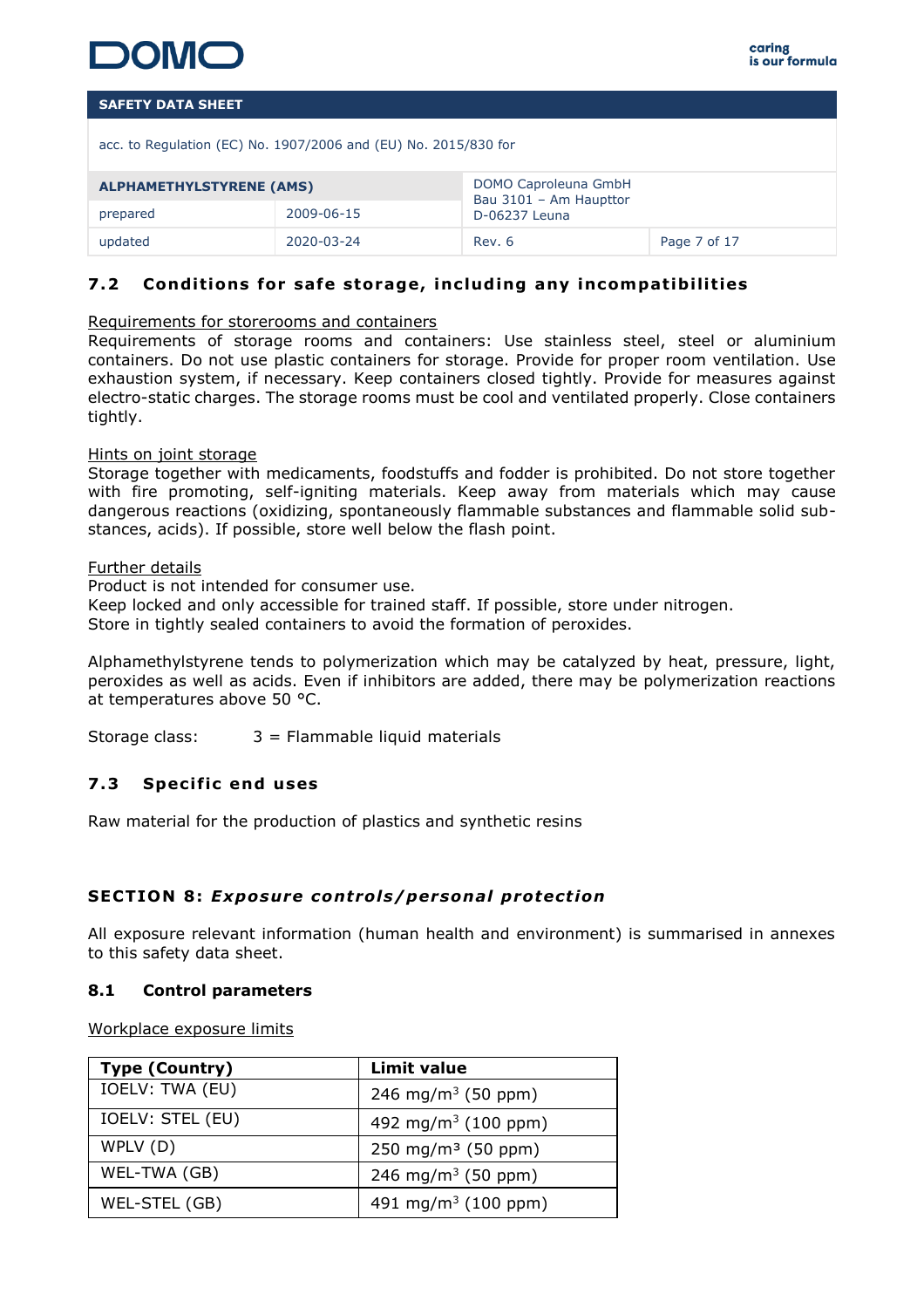acc. to Regulation (EC) No. 1907/2006 and (EU) No. 2015/830 for

| <b>ALPHAMETHYLSTYRENE (AMS)</b> |            | DOMO Caproleuna GmbH<br>Bau 3101 - Am Haupttor |              |
|---------------------------------|------------|------------------------------------------------|--------------|
| prepared                        | 2009-06-15 | D-06237 Leuna                                  |              |
| updated                         | 2020-03-24 | Rev. 6                                         | Page 8 of 17 |

# DNEL/PNEC - Pa rameters

| <b>DNEL</b>                   | <b>Exposure path</b> | <b>Exposure</b> | Critical  |  |
|-------------------------------|----------------------|-----------------|-----------|--|
| Workers                       |                      | frequency       | component |  |
| 38 mg/kg bw/d                 | Dermal               | Long term       | AMS       |  |
| 50 ppm $(246 \text{ mg/m}^3)$ | Inhalative           | Long term       |           |  |

| <b>Exposure path</b>         | <b>PNEC</b>        |
|------------------------------|--------------------|
| Water (fresh water)          | $0,008$ mg/l       |
| Water (marine water)         | $0,0008$ mg/l      |
| Water (intermittent release) | $0,01645$ mg/l     |
| Sediment (fresh water)       | $0,583$ mg/kg dwt  |
| Sediment (marine water)      | $0.0583$ mg/kg dwt |
| Soil                         | $0,112$ mg/kg dwt  |
| Sewage treatment plant       | 66,15 mg/l         |

# **8.2 Exposure controls**

Make sure there is sufficient air exchange and / or that working rooms are air suctioned.

# Occupational exposure controls

All information for relevant exposure scenarios including operational conditions and risk management measures are listed in 'Annex I: Worker Exposure and Risk Assessment'

#### Suitable technical control devices

#### *General protection and hygiene measures*

Do not breathe vapors'. Avoid contact with skin, eyes, and clothing. Immediately remove any contaminated clothing, shoes or stockings. Wash hands before breaks and after work. When using do not eat, drink or smoke. Have eye wash bottle or eye rinse ready at work place.

*Respiratory protection* Respiratory protection must be worn whenever the WEL levels have been exceeded. Use filter type A

*Hand protection* Protective gloves according to EN 374. Glove material: PVA (Polyvinyl alcohol).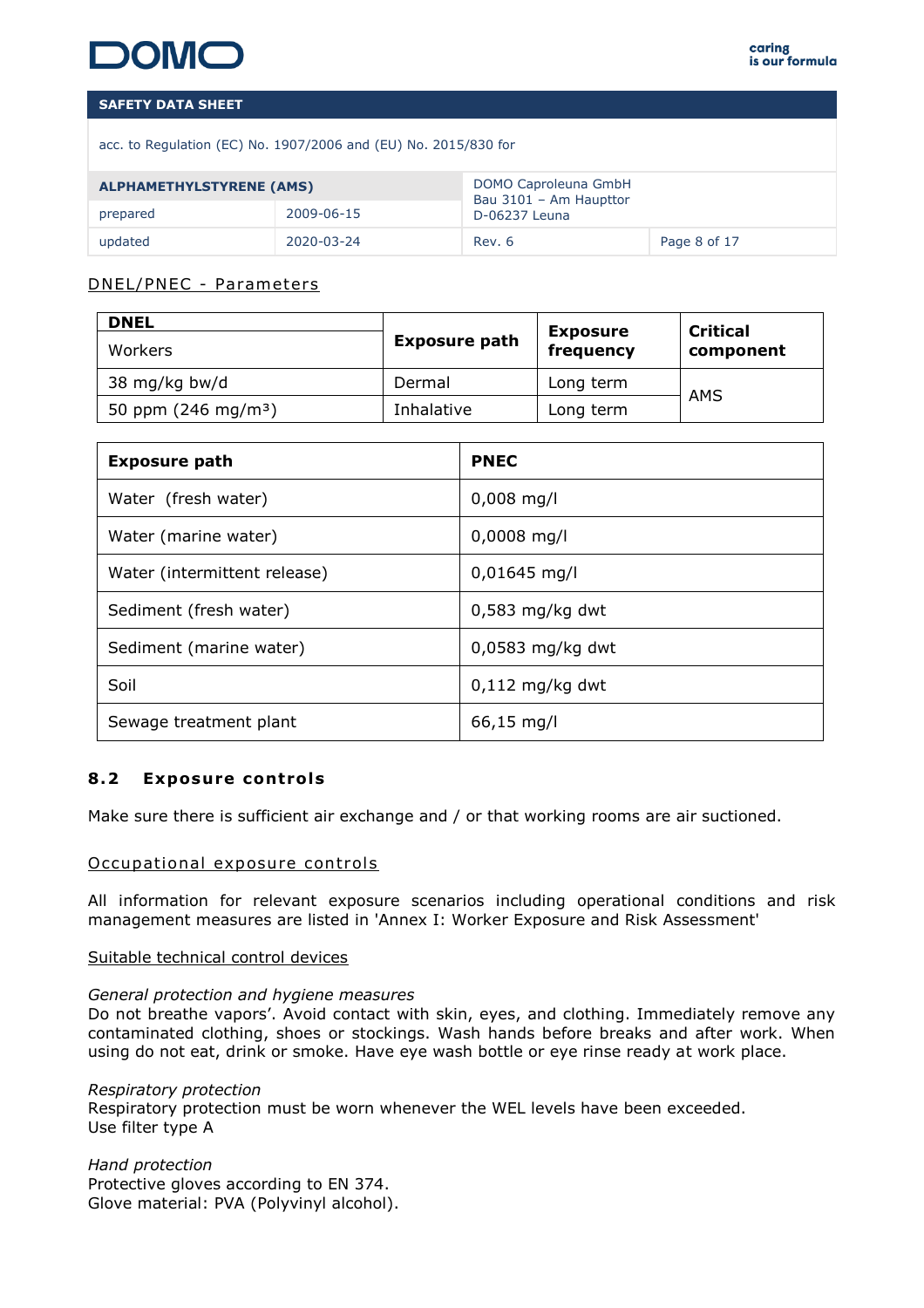

acc. to Regulation (EC) No. 1907/2006 and (EU) No. 2015/830 for

| <b>ALPHAMETHYLSTYRENE (AMS)</b> |            | DOMO Caproleuna GmbH<br>Bau 3101 - Am Haupttor |              |
|---------------------------------|------------|------------------------------------------------|--------------|
| prepared                        | 2009-06-15 | D-06237 Leuna                                  |              |
| updated                         | 2020-03-24 | Rev. 6                                         | Page 9 of 17 |

Breakthrough time: 360 min.

Glove material: Fluororubber (Viton).

Breakthrough time: 480 min.

Observe glove manufacturer's instructions concerning penetrability and breakthrough time.

#### *Eye protection*

Tightly sealed safety glasses according to EN 166.

#### *Body protection*

Wear suitable protective clothing. Rubber coat and trousers. Safety shoes according to EN 345- 347. In case of handling larger quantities: flame-retardant protective clothing, antistatic.

# Environmental exposure controls

All information for relevant exposure scenarios including operational conditions and risk management measures are listed in 'Annex II: Environmental Exposure and Risk Assessment' and 'Annex III: Environmental Exposure Calculation Tool'.

Waste air is to be released into the atmosphere only via suitable separators/filter.

# **SECTION 9: Physical and chemical properties**

# **9.1 Information on basic physical and chemical properties**

| Appearance and odour |                           |
|----------------------|---------------------------|
| Physical state:      | liquid                    |
| Colour:              | colourless                |
| Odour:               | aromatic, unpleasant      |
| Odour threshold:     | $0.4$ mg/ml $(0,082$ ppm) |
|                      |                           |

Physical properties

|                                      | Unit   | <b>Value</b> | <b>Method</b> | <b>Remark</b>     |
|--------------------------------------|--------|--------------|---------------|-------------------|
| Boiling temperature/boiling<br>range | °C     | approx. 165  |               |                   |
| Melting point/melting range          | °C     | $-23.2 °C$   |               |                   |
| Flash point/flash point range        | °C     | 40 °C (c.c.) |               |                   |
| Lower Explosive Limit                | Vol.-% | 0.9          |               |                   |
| Upper Explosive Limit                | $\%$   | 6.6          |               | IMDG 2009: 6.7 %  |
| Ignition temperature                 | °C     |              |               | not defined       |
| Oxidizing properties                 |        |              |               | no                |
|                                      | hPa    | 2.53 hPa     |               | at $20^{\circ}$ C |
| Vapour pressure                      |        | $15$ hPa     |               | at $50^{\circ}$ C |
| Autoflammability                     | °C     | 445          |               |                   |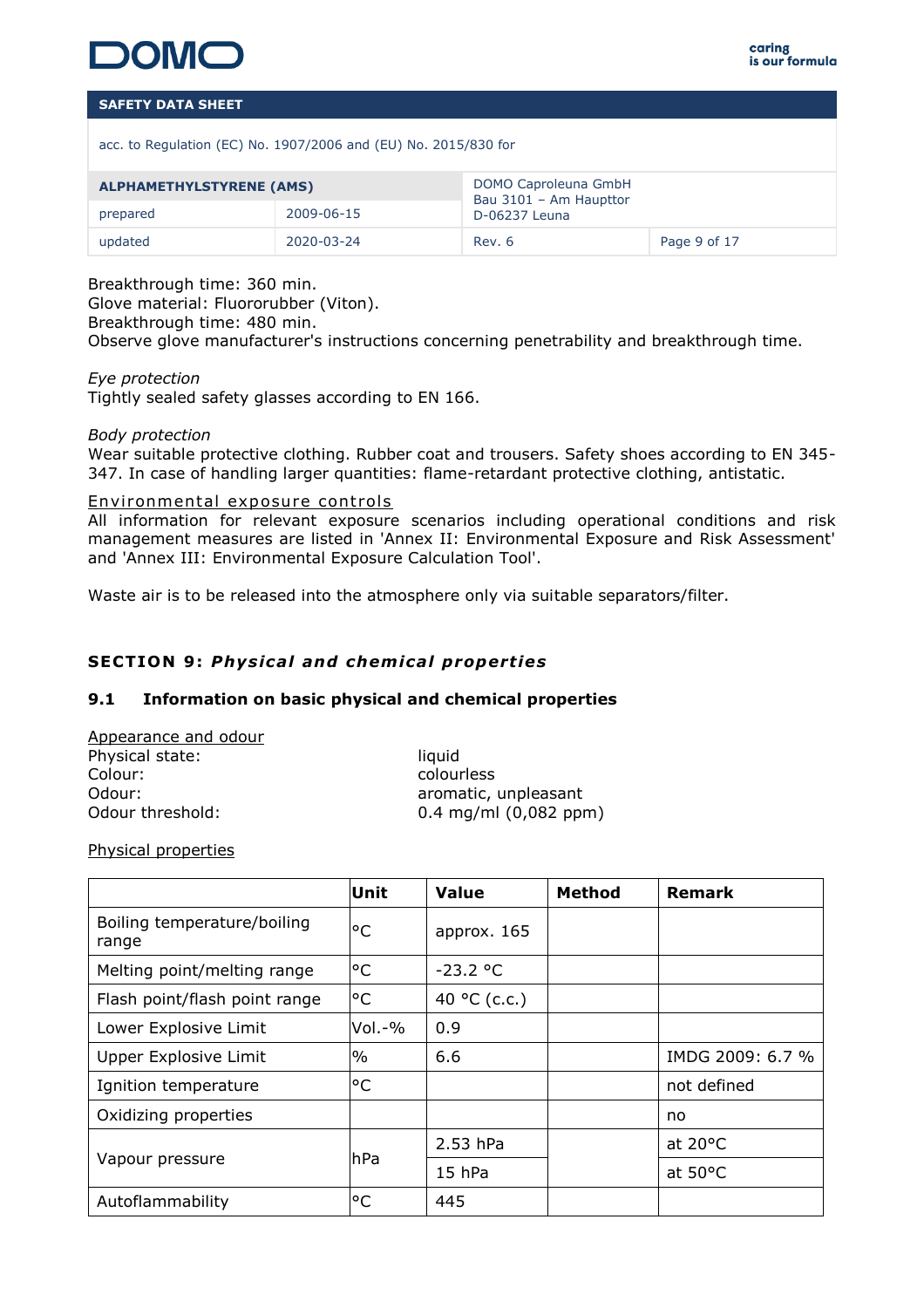acc. to Regulation (EC) No. 1907/2006 and (EU) No. 2015/830 for

| <b>ALPHAMETHYLSTYRENE (AMS)</b> |            | DOMO Caproleuna GmbH<br>Bau 3101 - Am Haupttor |               |
|---------------------------------|------------|------------------------------------------------|---------------|
| prepared                        | 2009-06-15 | D-06237 Leuna                                  |               |
| updated                         | 2020-03-24 | Rev. 6                                         | Page 10 of 17 |

# Chemical properties

|                  | Unit                                                                         | <b>Value</b> | Method | <b>Remark</b>     |
|------------------|------------------------------------------------------------------------------|--------------|--------|-------------------|
| pH value         |                                                                              | $5 - 6$      |        | at 20 °C, 500 g/l |
| Density          | g/ml                                                                         | 0.91         |        | at $20^{\circ}$ C |
| Water solubility | g/l                                                                          | 0.1          |        | at $25^{\circ}$ C |
| Solubility       | soluble in organic solvents (diethyl ether, benzene, chloroform,<br>ethanol) |              |        |                   |
| Dyn. viscosity   | $mPa*$ s                                                                     | 0.94         |        | at $20^{\circ}$ C |

# **9.2** Other information

| Molecular weight:                                        | $118.18$ g/mol    |
|----------------------------------------------------------|-------------------|
| Relative vapour density at 20 $^{\circ}$ C (air=1): 4.08 |                   |
| Partition coefficient n-octanol/water:                   | 3.48 $log P(o/w)$ |

# **SECTION 10: Stability and reactivity**

# **10 .1 React iv ity**

No dangerous reactions are known. Polymerization can occur under certain conditions.

# 10.2 Chemical stability

Flammable. Vapours are heavier than air. The product is stable when used and stored for the purpose intended in the presence of a stabilizer. Thus the product contains 10-15 ppm tert. Butylbrenzcatechin (TBK).

# **10.3 Possibility of hazardous reactions**

Polymerisation in the presence of acids. Polymerization along with heat production. Heat development leads to selfignition. Due to the high vapour pressure, bursting danger to containers/vessels when temperature increases.

# 10.4 Conditions to avoid

Pressure (danger of polymerization). Do not expose to temperatures exceeding the flash point.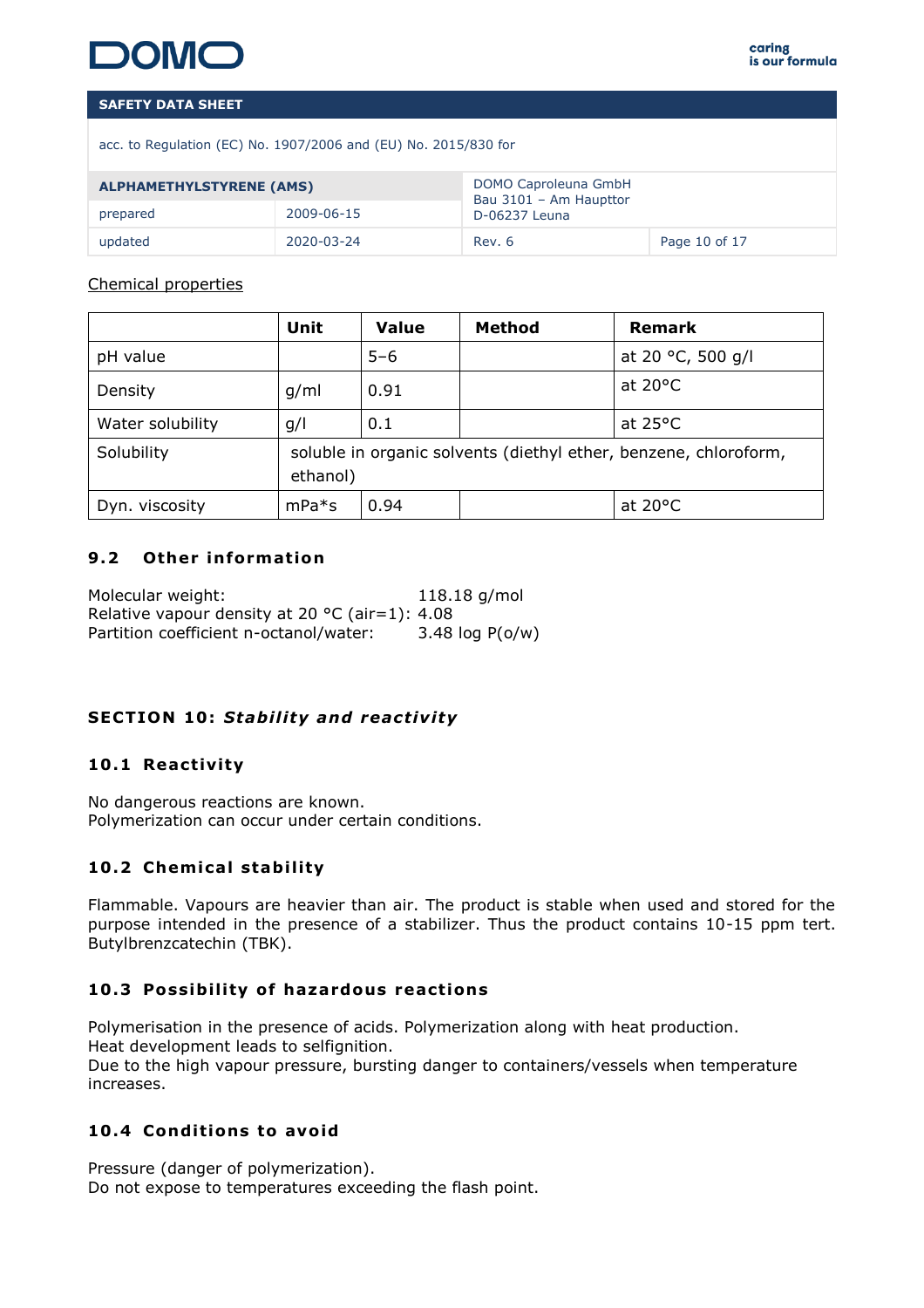

acc. to Regulation (EC) No. 1907/2006 and (EU) No. 2015/830 for

| <b>ALPHAMETHYLSTYRENE (AMS)</b> |            | DOMO Caproleuna GmbH<br>Bau 3101 - Am Haupttor |  |
|---------------------------------|------------|------------------------------------------------|--|
| prepared                        | 2009-06-15 | D-06237 Leuna                                  |  |
| updated                         | 2020-03-24 | Page 11 of 17<br>Rev. 6                        |  |

# **10.5 Incompatible materials**

Acids, peroxides, metal salts, organic metal compounds and oxidizing materials

# 10.6 Hazardous decomposition products

In case of fire may be liberated: traces of incompletely burned carbon compounds, carbon monoxide and carbon dioxide.

#### **SECTION 11: Toxicological information**

#### **11.1 Information on toxicological effects**

Acute toxicity

| <b>Toxicity</b> | <b>Effective dose</b>          | <b>Species</b> | Method | Remark |
|-----------------|--------------------------------|----------------|--------|--------|
| oral            | $LD_{50}$ 4900 mg/kg bw        | Rat            |        |        |
| dermal          | $LD_{50}$ 14560 mg/kg bw       | Rabbit         |        |        |
| by inhalation   | LD <sub>50</sub> 22,85 mg/l/6h | Rat            |        |        |

#### *Specific symptoms*

Burning eyes and skin. Irritation of nose, throat, lung. Cough, nausea, dizziness, unconsciousness. In case of prolonged exposure: Possible danger of damage to liver and kidneys.

| After inhalation:        | Irritating to respiratory system. Causes tears.                                                                      |  |  |  |
|--------------------------|----------------------------------------------------------------------------------------------------------------------|--|--|--|
|                          | Concentration > 600 ppm: Leads to severe irritation of the mucous                                                    |  |  |  |
|                          | membranes. In case of prolonged exposure: Possible danger of                                                         |  |  |  |
|                          | damage to liver and kidneys.                                                                                         |  |  |  |
| In case of skin contact: | Rabbit: Not an irritant (Draize).                                                                                    |  |  |  |
| After eye contact:       | Rabbit: Not an irritant.                                                                                             |  |  |  |
|                          | Human experience: Eye and nasal irritation in human wlunteers<br>exposed to concentrations higher than STEL and OEL. |  |  |  |
|                          |                                                                                                                      |  |  |  |

Skin corrosion/irritation May cause an allergic skin reaction.

Serious exe damage/irritation Causes serious eye irritation.

Respiratory or skin sensitisation

not sensitising. Based on available data, the classification criteria are not met. Human experience: May cause allergies in rare instances.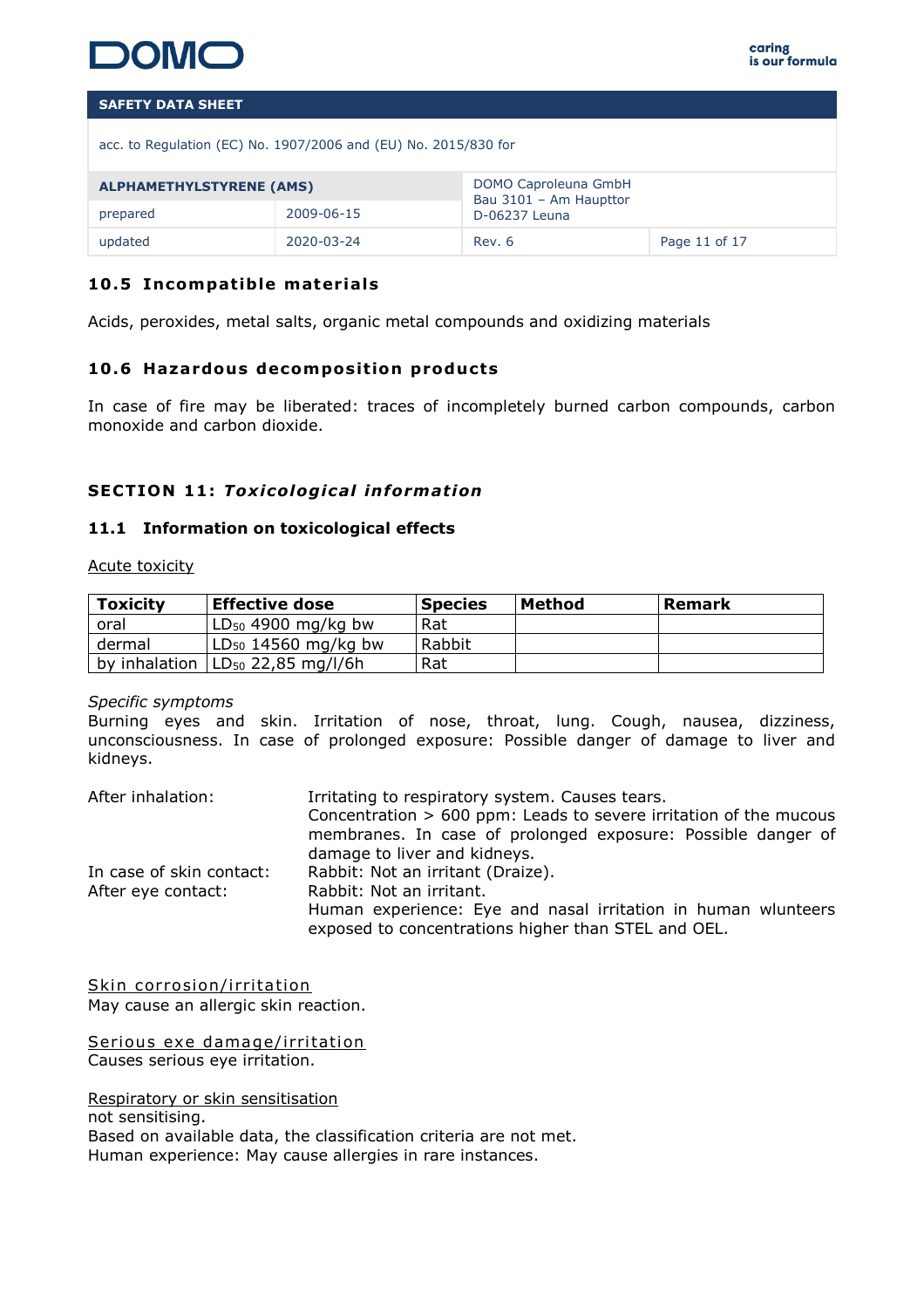

acc. to Regulation (EC) No. 1907/2006 and (EU) No. 2015/830 for

| <b>ALPHAMETHYLSTYRENE (AMS)</b> |            | DOMO Caproleuna GmbH<br>Bau 3101 - Am Haupttor<br>D-06237 Leuna |               |
|---------------------------------|------------|-----------------------------------------------------------------|---------------|
| 2009-06-15<br>prepared          |            |                                                                 |               |
| updated                         | 2020-03-24 | Rev. 6                                                          | Page 12 of 17 |

#### Germ cell mutagenicity

Bacterial mutagenicity: negative (OECD 471 & 472). Chromosomal aberrations mammalian cells in-vitro: negative (OECD 473). Gene-mutations mammalian cells in-vitro: negative (OECD 476). Sister chromatid exchange mammalian cells: negative (OECD 474). Micronucleus test: in-vivo (Mouse): negative (OECD 474). Based on available data, the classification criteria are not met.

Carcinogenicity At long term exposure Rat/Mouse: negative (OECD 451). Based on available data, the classification criteria are not met.

Reproduction toxicity

Repr. 2, H361: Suspected of damaging fertility or the unborn child.

STOT SE STOT SE 3, H335: May cause respiratory irritation.

STOT RE Based on available data, the classification criteria are not met.

Danger of aspiration

May be fatal if swallowed and enters airways.

# **SECTION 12: Ecological information**

#### **12.1 Toxicity**

#### Acute ecotoxicity

Toxic to aquatic organisms, may cause long-term adverse effects in the aquatic environment.

| <b>Aquatic toxicity</b> | <b>Species</b>                       | <b>Effective dose</b> | <b>Exposure time</b> |
|-------------------------|--------------------------------------|-----------------------|----------------------|
| Fish toxicity           | Brachydanio<br>rerio<br>(Zebra-fish) | LC50 2,97 mg/l        | 96 h                 |
| Daphnia toxicity        | Daphnia magna                        | EC50 1,645 mg/l       | 48 h                 |
|                         |                                      | NOEC 0,401 mg/I       | 21d                  |
|                         | Desmodesmus                          | EC50 11,441           | 72 h                 |
| Algae toxicity          | subspicatus                          | NOEC 2,26 mg/l        | 72 h                 |

Water Hazard Class: 2 = hazardous to water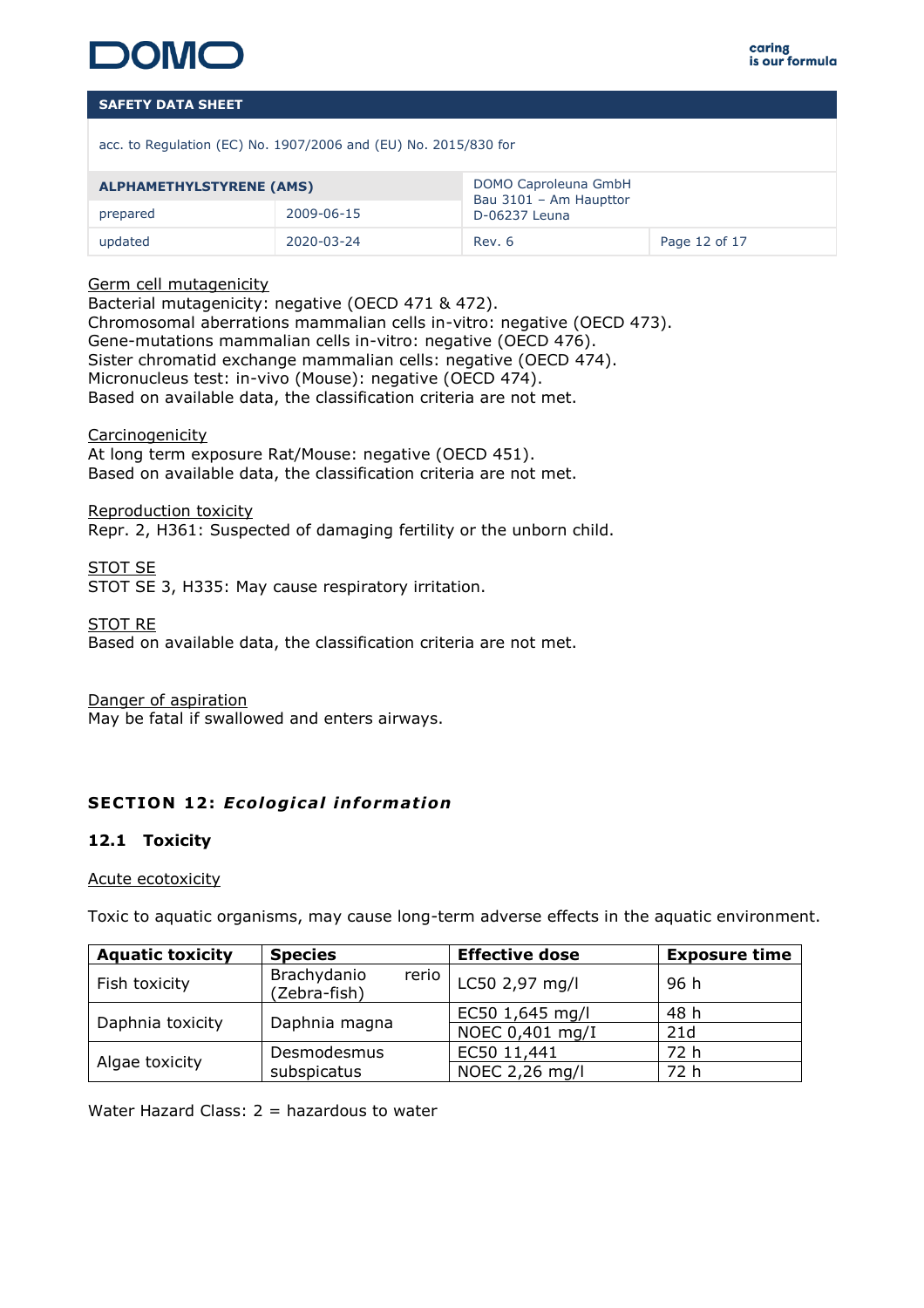

acc. to Regulation (EC) No. 1907/2006 and (EU) No. 2015/830 for

| <b>ALPHAMETHYLSTYRENE (AMS)</b> |            | DOMO Caproleuna GmbH<br>Bau 3101 - Am Haupttor |  |
|---------------------------------|------------|------------------------------------------------|--|
| prepared                        | 2009-06-15 | D-06237 Leuna                                  |  |
| updated                         | 2020-03-24 | Page 13 of 17<br>Rev. 6                        |  |

# 12.2 Persistence and degradability

Abiotic degradation

*Atmospheric compartment* Direct photolysis is to be expected. Indirect photodegradation by reaction with OH radicals. Half-life time approx. 7,3 h.

*Compartment water* Stable at pH value 4, 7 and 9 and 25 °C. Hydrolysis not to be expected. Biodegradation 56 %/21d (OECD 301 D /EU C.4-E). Not readily biodegradable (according to OECD criteria). Available OECD-Tests indicate rapid biodegradability according to CLP critera. 56 %/28d in activated sludge (OECD 302 C). Inherently biodegradable. Evidence for rapid biogegradability.

Effects in sewage plants Bacterial toxicity: EC 10 activated sludge: 661,5 mg/L/3h

# **12.3 Bioaccumulative potential**

Bioaccumulative potential low. Secondary poisoning via the food chain is unlikely to occur.

Bioconcentration factor (BCF) 12 - 140 at 25 °C (OECD 305 C).

# **12.4 Mobility in soil**

*Environmental distribution/adsorption/desorption soil* Adsorption coefficient (Koc): 692 at 20 °C. The soil sorption coefficient indicates a high sorption potential onto soil organic matter.

*Volatility rate* H = 258 - 439 Pa  $*$  m3/mol at 25 °C. The product is highly volatile.

# **12 .5 Resu lts of PBT and vPvB assessment**

This substance does not meet the PBT/vPvB criteria of REACH, annex XIII.

# **12 .6 Other adverse ef fects**

General information Do not allow to enter into ground-water, surface water or drains.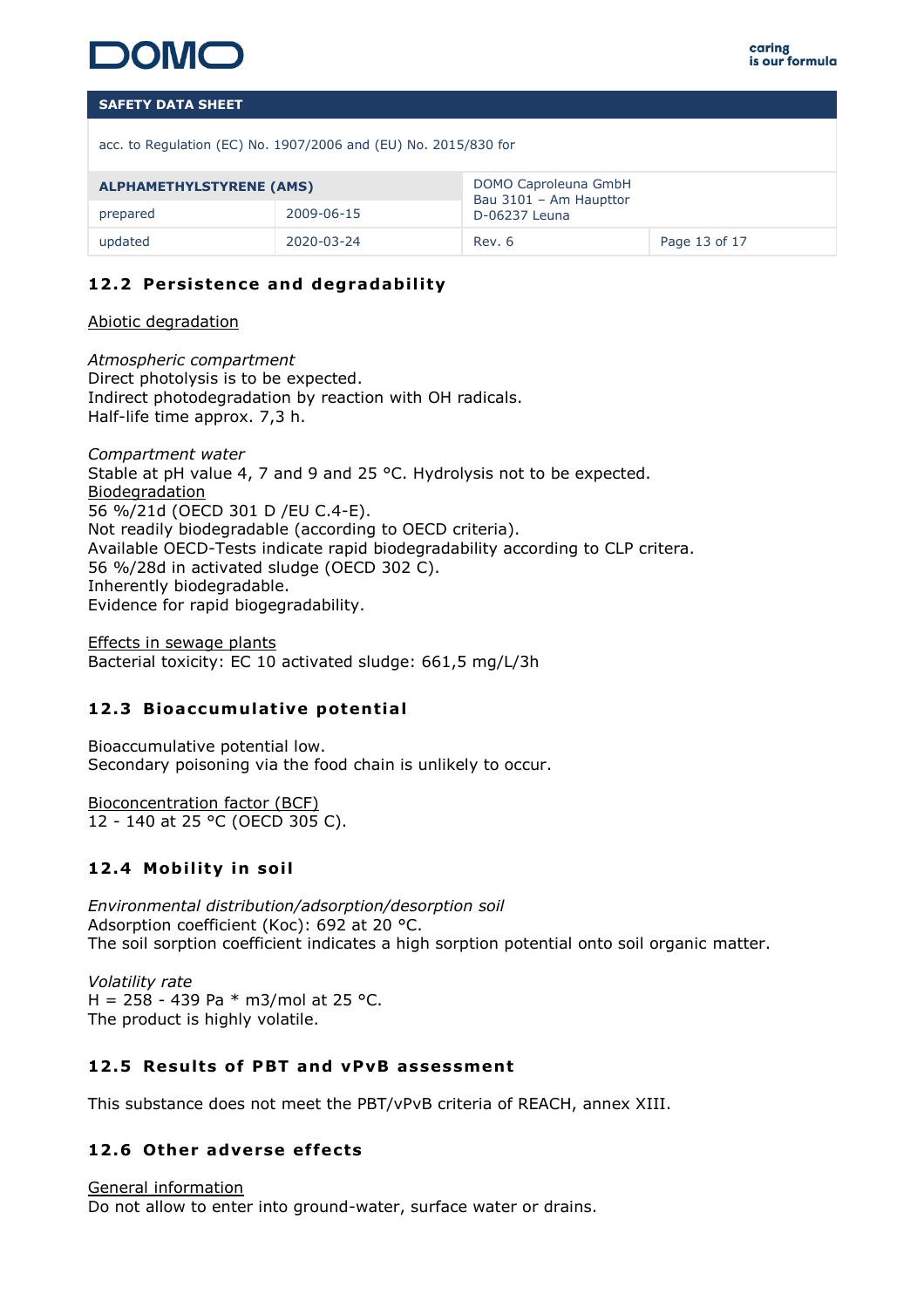

acc. to Regulation (EC) No. 1907/2006 and (EU) No. 2015/830 for

| <b>ALPHAMETHYLSTYRENE (AMS)</b> |            | DOMO Caproleuna GmbH<br>Bau 3101 - Am Haupttor |               |
|---------------------------------|------------|------------------------------------------------|---------------|
| prepared                        | 2009-06-15 | D-06237 Leuna                                  |               |
| updated                         | 2020-03-24 | Rev. 6                                         | Page 14 of 17 |

Avoid spills and leaks. Very small amounts contaminate drinking water.

# **SECTION 13: Disposal considerations**

#### **13 .1 Waste treatment methods**

Waste key number Waste key number 070108: Other still bottoms and reaction residues

#### Recommendation

Incinerate according to applicable local, state and federal regulations. Discharge into the environment must be avoided. Do not dispose together with domestics refuse.

Contaminated packaging

*Recommendation*

Dispose of waste according to applicable legislation. Handle contaminated packages in the same way as the substance itself. Non-contaminated packages may be recycled.

# **SECTION 14: Transport information**

|                                                    | ADR/RID            | <b>IMDG</b>        |
|----------------------------------------------------|--------------------|--------------------|
| 14.1 UN Number                                     | 2303               | 2303               |
| 14.2 UN proper<br>shipping name                    | ISOPROPENYLBENZENE | ISOPROPENYLBENZENE |
| 14.3 Transport<br>hazard classes                   | 3                  | 3                  |
| 14.4 Packaging<br>group                            | III                | III                |
| <b>14.5 Environmental</b><br>hazards               | Marine pollutant   | Marine pollutant   |
| 14.6 Special<br><b>Precautions for the</b><br>user | See remark         | no                 |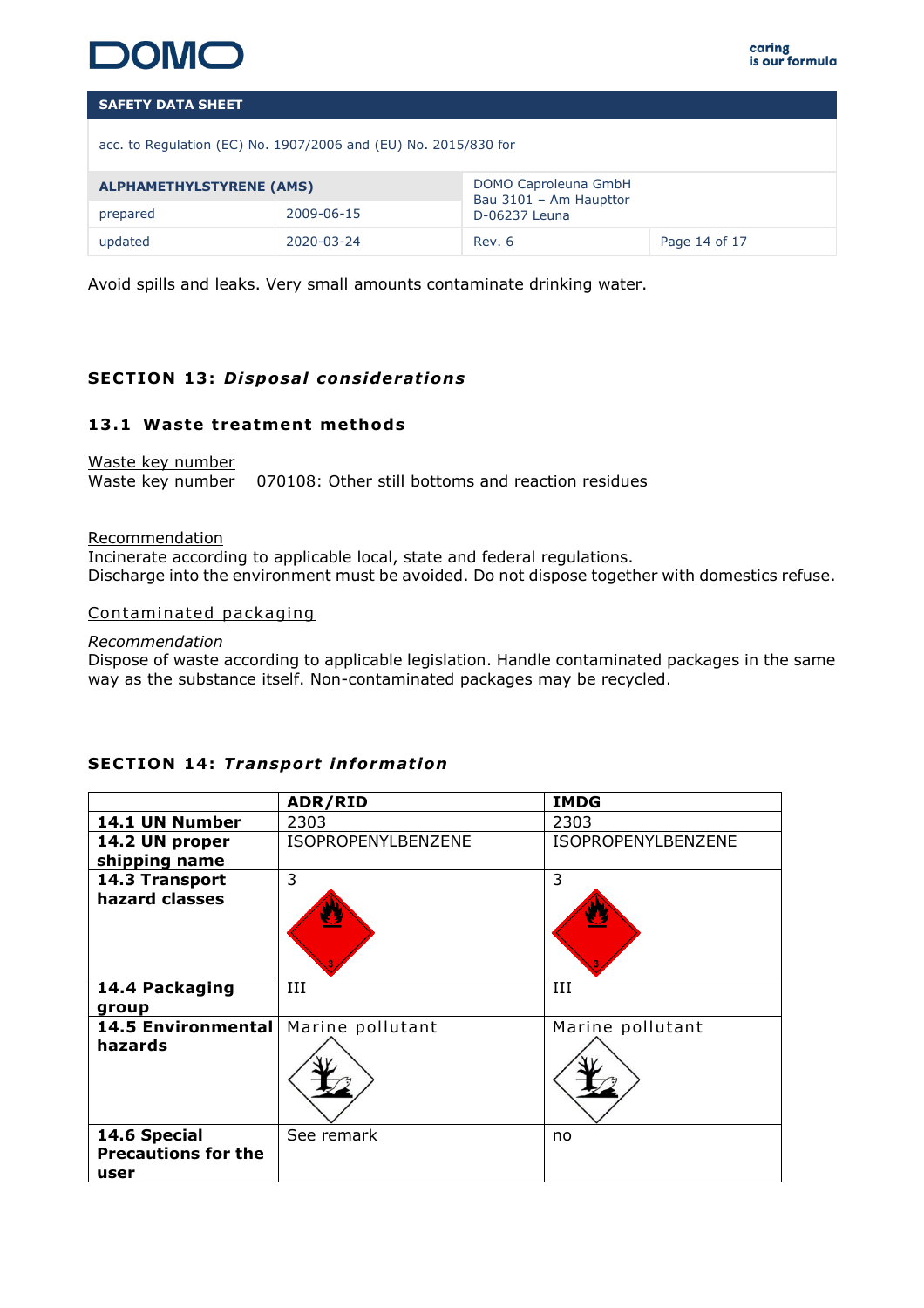acc. to Regulation (EC) No. 1907/2006 and (EU) No. 2015/830 for

| <b>ALPHAMETHYLSTYRENE (AMS)</b> |            | DOMO Caproleuna GmbH<br>Bau 3101 - Am Haupttor |  |
|---------------------------------|------------|------------------------------------------------|--|
| prepared                        | 2009-06-15 | D-06237 Leuna                                  |  |
| updated                         | 2020-03-24 | Page 15 of 17<br>Rev. 6                        |  |

| <b>Additional</b> | Hazard identification number:   EmS: F-E, S-D |                                     |
|-------------------|-----------------------------------------------|-------------------------------------|
| information       | 30                                            |                                     |
|                   |                                               | Lowest flash point: 40 $^{\circ}$ C |
|                   | Tunnel restriction code: D/E                  | .c.c                                |

#### Remark

For transport in road tankers or rail tank cars: The use of PTFE-seals is recommended.

IATA/ADN: Not checked

# **14.7 Transport in bulk according to Annex II of MARPOL 73/78 and the IBC Code**

Not applicable

# **SECTION 15: Regulatory information**

## 15.1 Safety, health and environmental regulations/legislation specific for the substance or mixture

National regulations - Germany

Observe employment restrictions concerning young persons. Observe employment restrictions for expectant or nursing mothers.

*StörfallV*

Annexe 1, according to substance list column 1

| 1.2.5.1 P5a Flammable liquids |           | 1.3.2 E2 Aquatic chronic, category 2 |            |  |
|-------------------------------|-----------|--------------------------------------|------------|--|
| Column 4                      | Column 5  | Column 4                             | Column 5   |  |
| 10.000 kg                     | 50.000 kg | 200.000 kg                           | 500.000 kg |  |

*Storage class* 3 (Flammable liquid materials)

*Water Hazard Class (acc. to AwSV)* WHC 2 = obviously hazardous to water

*TA Air* No. 5.2.5 organic materials

#### 15.2 Chemical safety assessment

For this substance a chemical safety assessment has been carried out.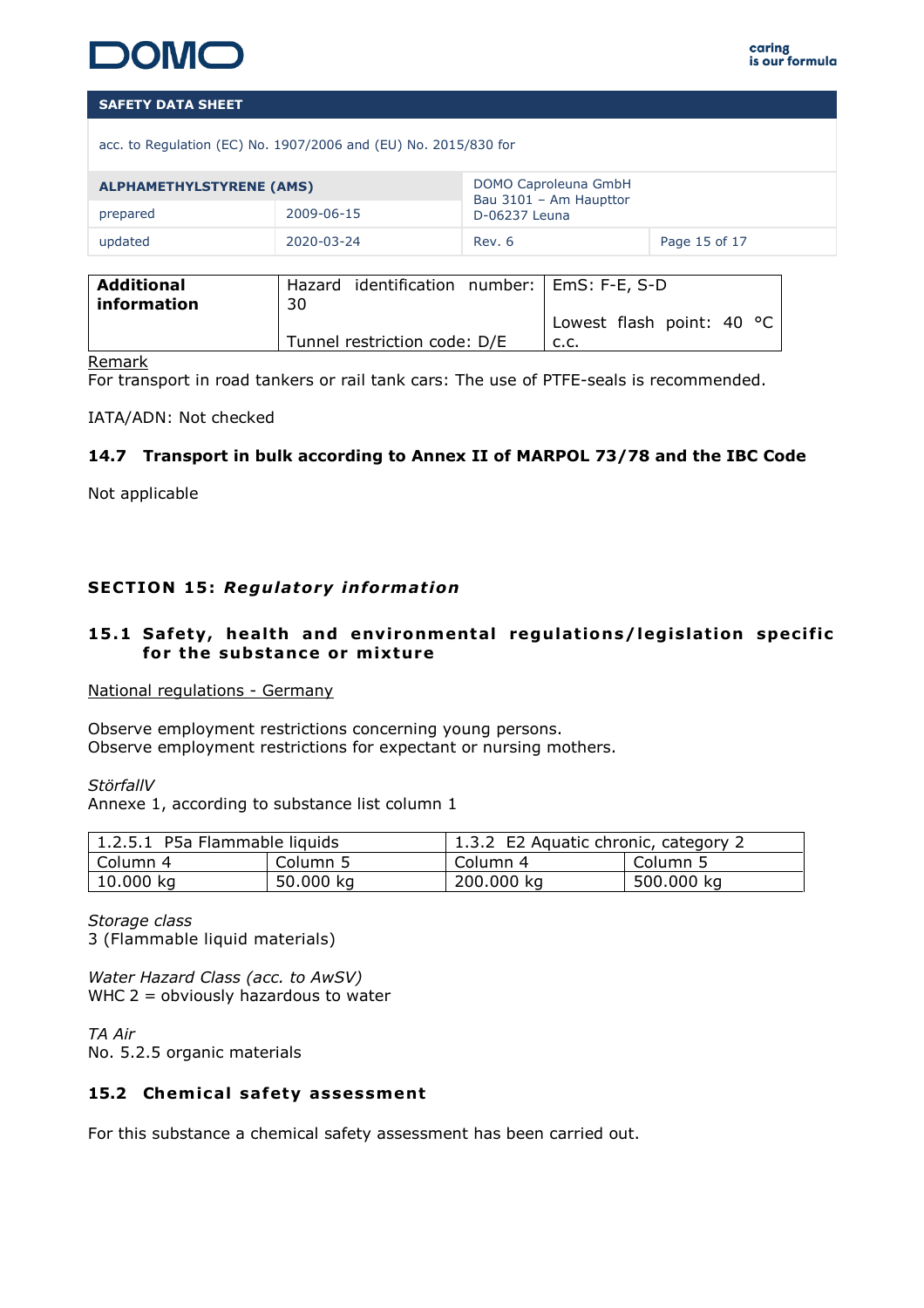

acc. to Regulation (EC) No. 1907/2006 and (EU) No. 2015/830 for

| <b>ALPHAMETHYLSTYRENE (AMS)</b> |            | DOMO Caproleuna GmbH<br>Bau 3101 - Am Haupttor |  |
|---------------------------------|------------|------------------------------------------------|--|
| prepared                        | 2009-06-15 | D-06237 Leuna                                  |  |
| updated                         | 2020-03-24 | Page 16 of 17<br>Rev. 6                        |  |

# **SECTION 16: Other information**

**Wording of H and P phrases (number and complete text)**  See item 2

#### **Training hints**

Training according to TRGS 555.

#### **Recommended restriction(s) for use**

Use in cosmetic substances (soap, shampoo) is allowed under restriction only according to the cosmetics regulations.

#### **Additional information**

The information in this data sheet has been established to our best knowledge and was up-todate at time of revision.

It does not represent a guarantee for the properties of the product described in terms of the legal warranty regulations.

Further information (sources)

DGUV113-001, TRGS 727, TRGS 900, TRGS 903.

#### **Data sources**

REACH Registration Dossier Alphamethylstyrene. P&D-REACH Consortium, 2010.

#### **Emergency telephone numbers (country specific)**

| <b>Global/english speaking countries</b> | +44 1865 407333                       |  |
|------------------------------------------|---------------------------------------|--|
|                                          |                                       |  |
| Country                                  | <b>Emergency telephone number</b>     |  |
| France                                   | +33 1 72 11 00 03                     |  |
| Germany                                  | +49 89 220 61012                      |  |
|                                          | 0800 000 7801 (toll-free, access from |  |
|                                          | Germany only)                         |  |
| Spain                                    | +34 91 114 2520                       |  |
| Italy                                    | +39 02 3604 2884                      |  |
| Netherlands                              | +31 10 713 8195                       |  |
| Turkey                                   | +90 212 375 5231                      |  |
| Norway                                   | +47 2103 4452                         |  |
| Greece                                   | +30 21 1198 3182                      |  |
| Portugal                                 | +351 30880 4750                       |  |
| <b>Denmark</b>                           | +45 8988 2286                         |  |
| Sweden                                   | +46 8 566 42573                       |  |
| Poland                                   | +48 22 307 3690                       |  |
| Czech Republic                           | +420 228 882 830                      |  |
| Finland                                  | +358 9 7479 0199                      |  |
|                                          |                                       |  |
| Bahrain/Middle East                      | +973 1619 8321                        |  |